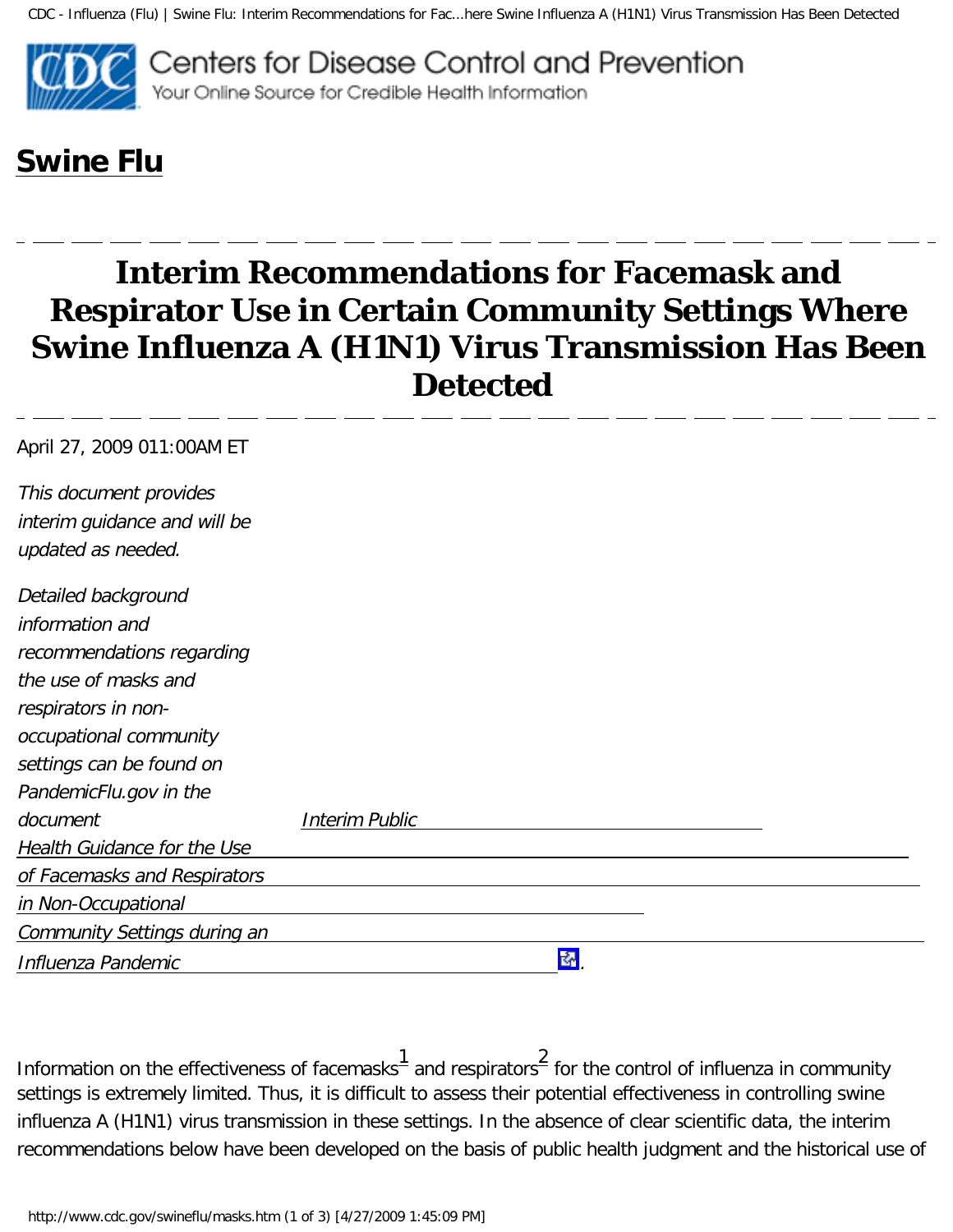facemasks and respirators in other settings.

In areas with confirmed human cases of swine influenza A (H1N1) virus infection, the risk for infection can be reduced through a combination of actions. No single action will provide complete protection, but an approach combining the following steps can help decrease the likelihood of transmission. These actions include frequent handwashing, covering coughs, and having ill persons stay home, except to seek medical care, and minimize contact with others in the household. Additional measures that can limit transmission of a new influenza strain include voluntary home quarantine of members of households with confirmed or probable swine influenza cases, reduction of unnecessary social contacts, and avoidance whenever possible of crowded settings.

When it is absolutely necessary to enter a crowded setting or to have close contact $\frac{3}{2}$  $\frac{3}{2}$  $\frac{3}{2}$  with persons who might be ill, the time spent in that setting should be as short as possible. If used correctly, facemasks and respirators may help reduce the risk of getting influenza, but they should be used along with other preventive measures, such as avoiding close contact and maintaining good hand hygiene. A respirator that fits snugly on your face can filter out small particles that can be inhaled around the edges of a facemask, but compared with a facemask it is harder to breathe through a respirator for long periods of time. More information on facemasks and respirators can be found at [www.cdc.gov/swineflu.](http://www.cdc.gov/swineflu)

When crowded settings or close contact with others cannot be avoided, the use of facemasks  $1 \over 2$  $1 \over 2$  $1 \over 2$  or respirators  $^2$ in areas where transmission of swine influenza A (H1N1) virus has been confirmed should be considered as follows:

- 1. Whenever possible, rather than relying on the use of facemasks or respirators, close contact with people who might be ill and being in crowded settings should be avoided.
- 2. Facemasks $1$  should be considered for use by individuals who enter crowded settings, both to protect their nose and mouth from other people's coughs and to reduce the wearers' likelihood of coughing on others; the time spent in crowded settings should be as short as possible.
- 3. Respirators<sup>[2](#page-2-0)</sup> should be considered for use by individuals for whom close contact with an infectious person is unavoidable. This can include selected individuals who must care for a sick person (e.g., family member with a respiratory infection) at home.

These interim recommendations will be revised as new information about the use of facemasks and respirators in the current setting becomes available.

For more information about human infection with swine influenza virus, visit the [CDC Swine Flu website.](http://www.cdc.gov/swineflu/)

<span id="page-1-0"></span>**1** Unless otherwise specified, the term "facemasks" refers to disposable masks cleared by the U.S. Food and Drug Administration (FDA) for use as medical devices. This includes facemasks labeled as surgical, dental, medical procedure, isolation, or laser masks. Such facemasks have several designs. One type is affixed to the head with two ties, conforms to the face with the aid of a flexible adjustment for the nose bridge, and may be flat/pleated or duck-billed in shape. Another type of facemask is pre-molded, adheres to the head with a